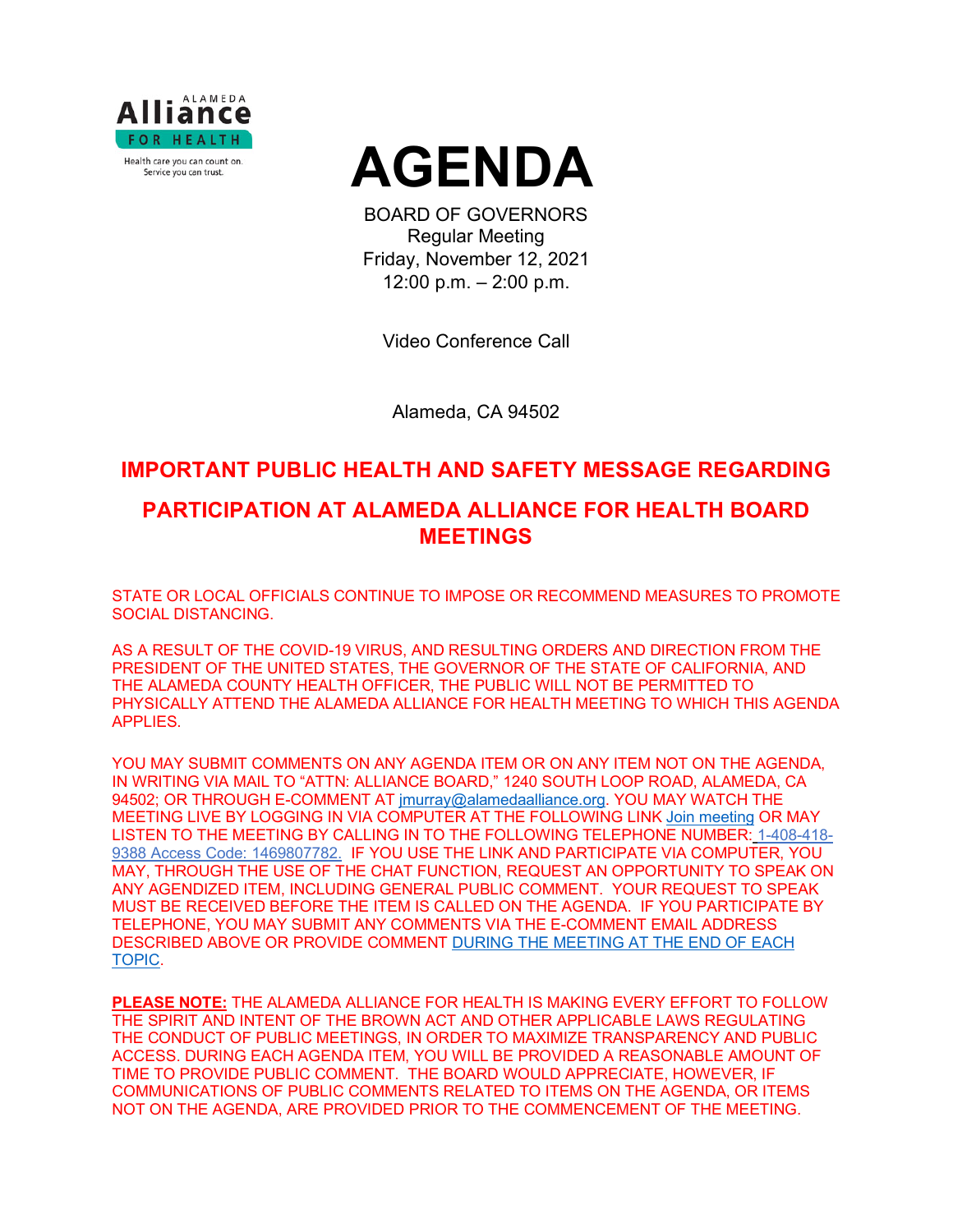## **1. CALL TO ORDER**

*(A regular meeting of the Alameda Alliance for Health Board of Governors will be called to order on November 12, 2021, at 12:00 p.m. in Alameda County, California, by Dr. Evan Seevak, Presiding Officer. This meeting to take place by video conference call.)*

## **2. ROLL CALL**

## **3. AGENDA APPROVAL OR MODIFICATIONS**

## **4. INTRODUCTIONS**

#### **5. CONSENT CALENDAR**

*(All matters listed on the Consent Calendar are to be approved with one motion unless a member of the Board of Governors removes an item for separate action. Any consent calendar item for which separate action is requested shall be heard as the next Agenda item.)*

## **a) OCTOBER 8, 2021 BOARD OF GOVERNORS MEETING MINUTES**

## **b) NOVEMBER 9, 2021 FINANCE COMMITTEE MEETING MINUTES**

## **6. REMEMBERING SUPERVISOR WILMA CHAN**

- **7. BOARD MEMBER REPORTS**
	- **a) COMPLIANCE ADVISORY COMMITTEE**
	- **b) FINANCE COMMITTEE**
	- **c) STRATEGIC PLANNING COMMITTEE**
- **8. CEO UPDATE**
- **9. BOARD BUSINESS**
	- **a) REVIEW AND APPROVE SEPTEMBER 2021 MONTHLY FINANCIAL STATEMENTS**
	- **b) REVIEW AND APPROVE RESOLUTION #2021-15 NOMINATING AND REAPPOINTING DR. ABOELATA TO DESIGNATED PHYSICIAN MEMBER SEAT**
	- **c) ALAMEDA POINT COLLABORATIVE PRESENTATION**
	- **d) CALAIM PROGRESS REPORT**
	- **e) COVID – 19 VACCINATION INCENTIVE PROGRAM UPDATE**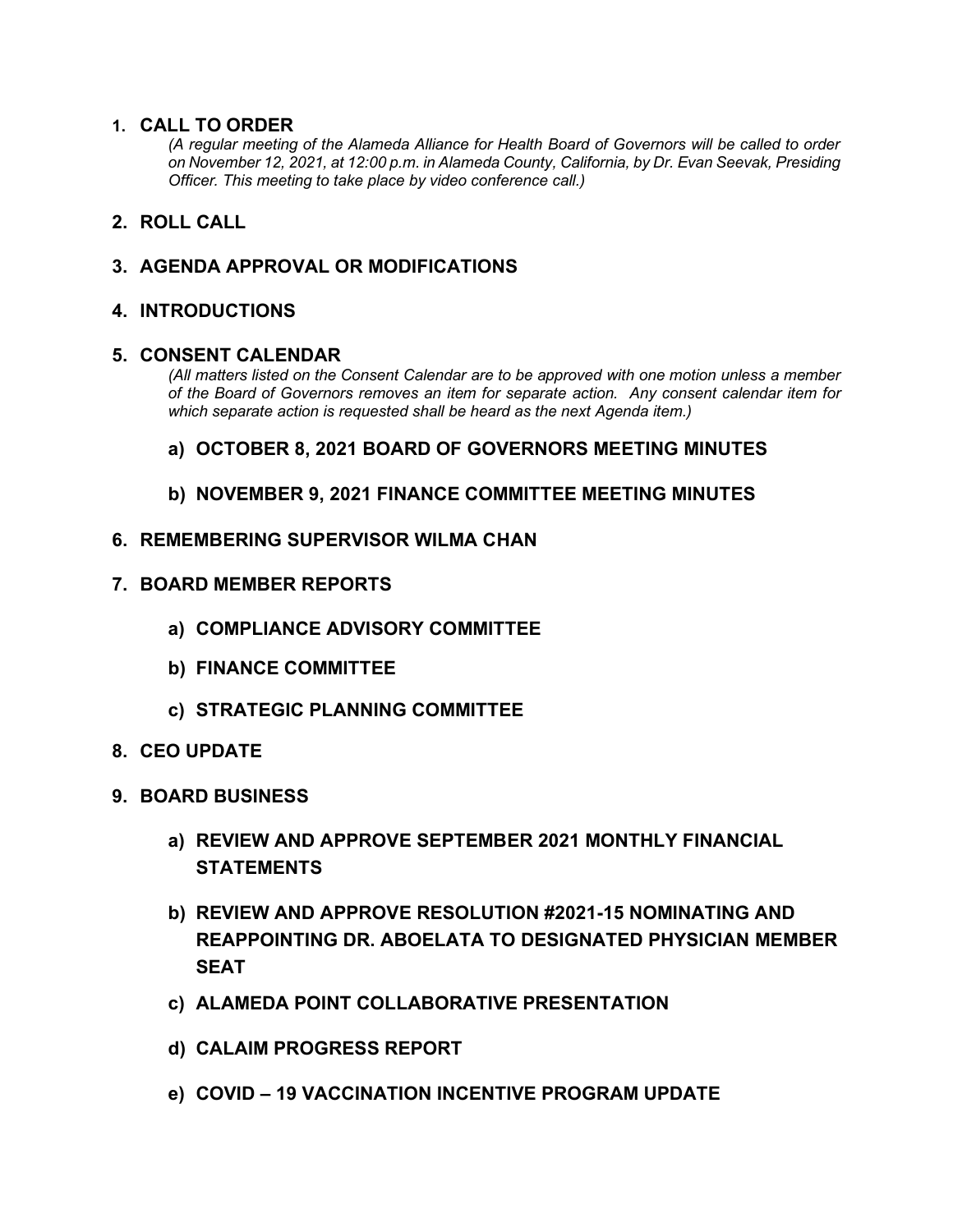**f) REVIEW AND APPROVE RESOLUTION #2021-16 CREATING AN ADVISORY AD HOC FACILITY SEARCH COMMITTEE AND AUTHORIZING ALLIANCE STAFF TO CONDUCT RESEARCH ON POTENTIAL REAL ESTATE TRANSACTIONS**

# **10.STANDING COMMITTEE UPDATES**

- **a) PEER REVIEW AND CREDENTIALING COMMITTEE**
- **11.STAFF UPDATES**
- **12.UNFINISHED BUSINESS**

# **13.STAFF ADVISORIES ON BOARD BUSINESS FOR FUTURE MEETINGS**

# **14. PUBLIC COMMENT (NON-AGENDA ITEMS)**

# **15.ADJOURNMENT**

# **NOTICE TO THE PUBLIC**

The foregoing does not constitute the final agenda. The final agenda will be posted no later than 24 hours prior to the meeting date.

The agenda may also be accessed through the Alameda Alliance for Health's Web page at

## **NOTICE TO THE PUBLIC**

**At 1:45 p.m.,** the Board of Governors will determine which of the remaining agenda items can be considered and acted upon prior to 2:00 p.m. and will continue all other items on which additional time is required until a future Board meeting. All meetings are scheduled to terminate at 2:00 p.m.

The Board meets regularly on the second Friday of each month. Due to the pandemic (COVID-19), this meeting is held as a video conference call only. Meetings begin at 12:00 noon unless otherwise noted. Meeting agendas and approved minutes are kept current on the Alameda Alliance for Health's website at [www.alamedaalliance.org.](http://www.alamedaalliance.org/)

An agenda is provided for each Board of Governors meeting, which lists the items submitted for consideration. Prior to the listed agenda items, the Board may hold a study session to receive information or meet with another committee. A study session is open to the public; however, no public testimony is taken, and no decisions are made. Following a study session, the regular meeting will begin at 12:00 noon. At this time, the Board allows oral communications from the public to address the Board on items NOT listed on the agenda. Oral comments to address the Board of Governors are limited to three minutes per person.

Staff Reports are available. To obtain a document, please call the Clerk of the Board at 510-747-6160.

**Additions and Deletions to the Agenda:** Additions to the agenda are limited by California Government Code Section 54954.2 and confined to items that arise after the posting of the agenda and must be acted